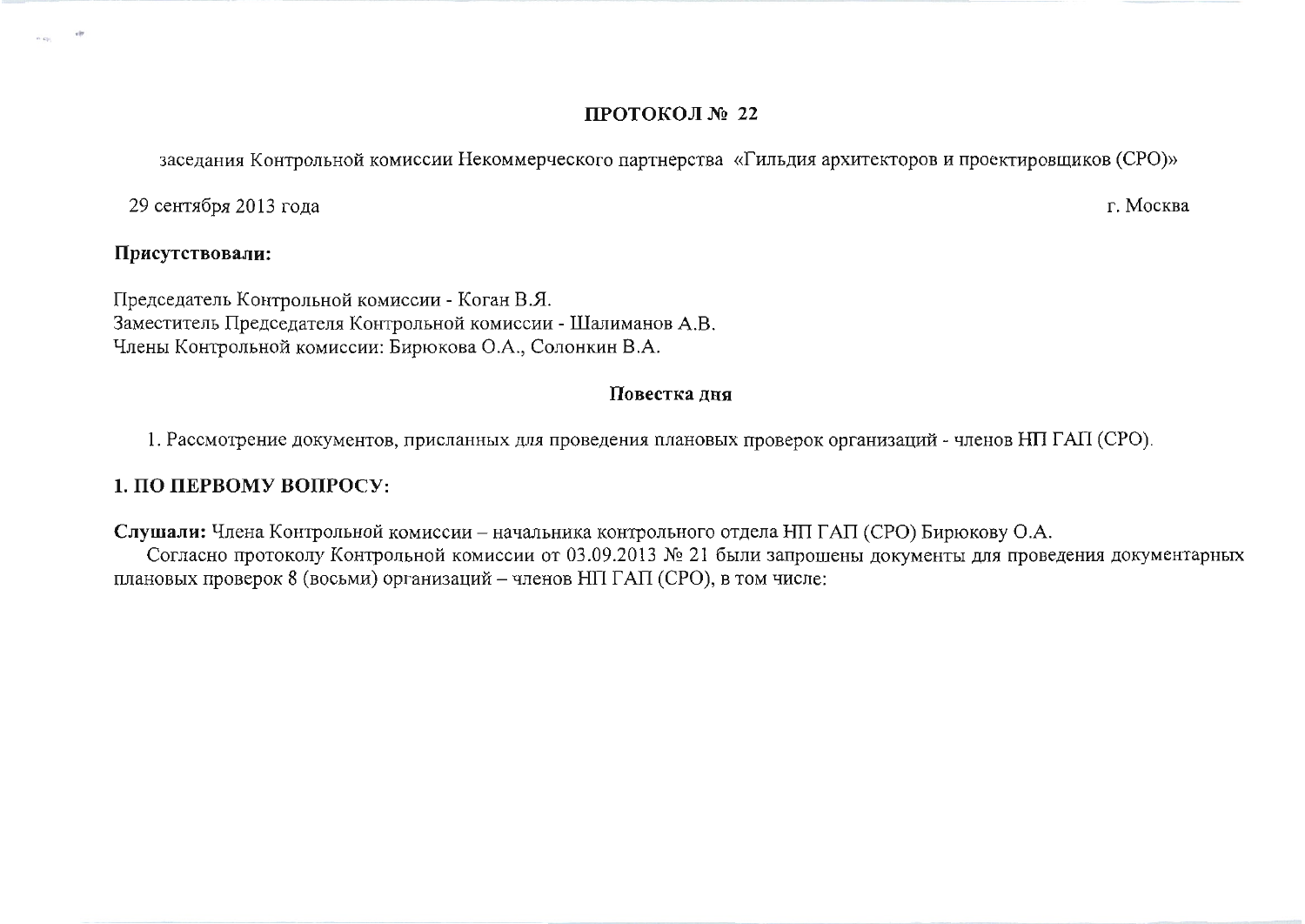| N <sub>2</sub>              | Наименование организации, | Дата         | Срок                       | Выявленные нарушения                      | Рекомендации                        |
|-----------------------------|---------------------------|--------------|----------------------------|-------------------------------------------|-------------------------------------|
| $\mathfrak{n}/\mathfrak{n}$ | город                     | отправления  | представле-                |                                           |                                     |
|                             |                           | уведомления  | ния и дата                 |                                           |                                     |
|                             |                           |              | получения<br>документов от |                                           |                                     |
|                             |                           |              | организации                |                                           |                                     |
| 1.                          | Индивидуальный            | 17.07.13 r.  | $C$ рок – до               | 1. Нет письма о заполнении (не            | 1. Прислать в НП ГАП (СРО)          |
|                             | предприниматель           |              | 22.08.13                   | заполнении) журналов учета                | письмо о заполнении (не             |
|                             | Коржев Михаил             | (Уведомление |                            | мероприятий по повышению                  | заполнении) журналов учета          |
|                             | Федорович                 | от 16.07.13  | Дата -14.08.13             | квалификации (аттестации).                | мероприятий по повышению            |
|                             |                           | $N_2$ 153)   |                            | 2. В договоре на выполнение               | квалификации (аттестации)           |
|                             | г. Великий Новгород       |              |                            | проектных работ от 22.01.13               | специалистов.                       |
|                             |                           |              |                            | № 01/13 есть ссылка на свидетельства      | 2. В договорах должны быть ссылки   |
|                             |                           |              |                            | НП ГАП (СРО), но непонятно откуда         | на свидетельство о допуске к        |
|                             |                           |              |                            | взяты эти номера.                         | работам, имеющееся в организации    |
|                             |                           |              |                            |                                           | на дату заключения договора.        |
| 2.                          | ООО Научно-проектно-      | 17.07.13 г.  | $C$ рок – до               | 1. Штатное расписание представлено        | 1. Представить штатное расписание   |
|                             | строительная фирма        |              | 23.08.13                   | только на август 2013 г.                  | на 2013 г. (без окладов).           |
|                             | «Спецстройсервис»         | (Уведомление |                            | 2. В договорах на выполнение работ:       | 2. В договорах должно быть:         |
|                             |                           | от 16.07.13  | Дата -23.08.13             | нет ссылки на свидетельство от            | - ссылка на свидетельство о допуске |
|                             | г. Санкт-Петербург        | $N_2$ 147)   |                            | 02.03.12                                  | к работам, имеющееся в              |
|                             |                           |              |                            | $N_2$ П-2.0075/04, в адресе объекта - нет | организации на дату заключения      |
|                             |                           |              |                            | города.                                   | договора;                           |
|                             |                           |              |                            |                                           | - адрес объекта;                    |
|                             |                           |              |                            |                                           | - сроки начала и окончания работ.   |
|                             |                           |              |                            | 3. Договор аренды представлен на          | 3. Представить в НП ГАП (СРО)       |
|                             |                           |              |                            | 2010 г. (закончился 01.11.10).            | договор аренды на 2013 год, акт     |
|                             |                           |              |                            |                                           | приема-передачи помещения в         |
|                             |                           |              |                            |                                           | аренду и копию свидетельства на     |
|                             |                           |              |                            |                                           | собственность арендодателя.         |
|                             |                           |              |                            | 4. Копии удостоверений по                 | 4. Прислать в НП ГАП (СРО)          |
|                             |                           |              |                            | повышению квалификации и                  | письмо о заполнении (не             |
|                             |                           |              |                            | квалификационные аттестаты не             | заполнении) журналов учета          |
|                             |                           |              |                            | требовались, т.к. у вас нет ОО и ТС       | мероприятий по повышению            |

 $\mathcal{F}_\omega$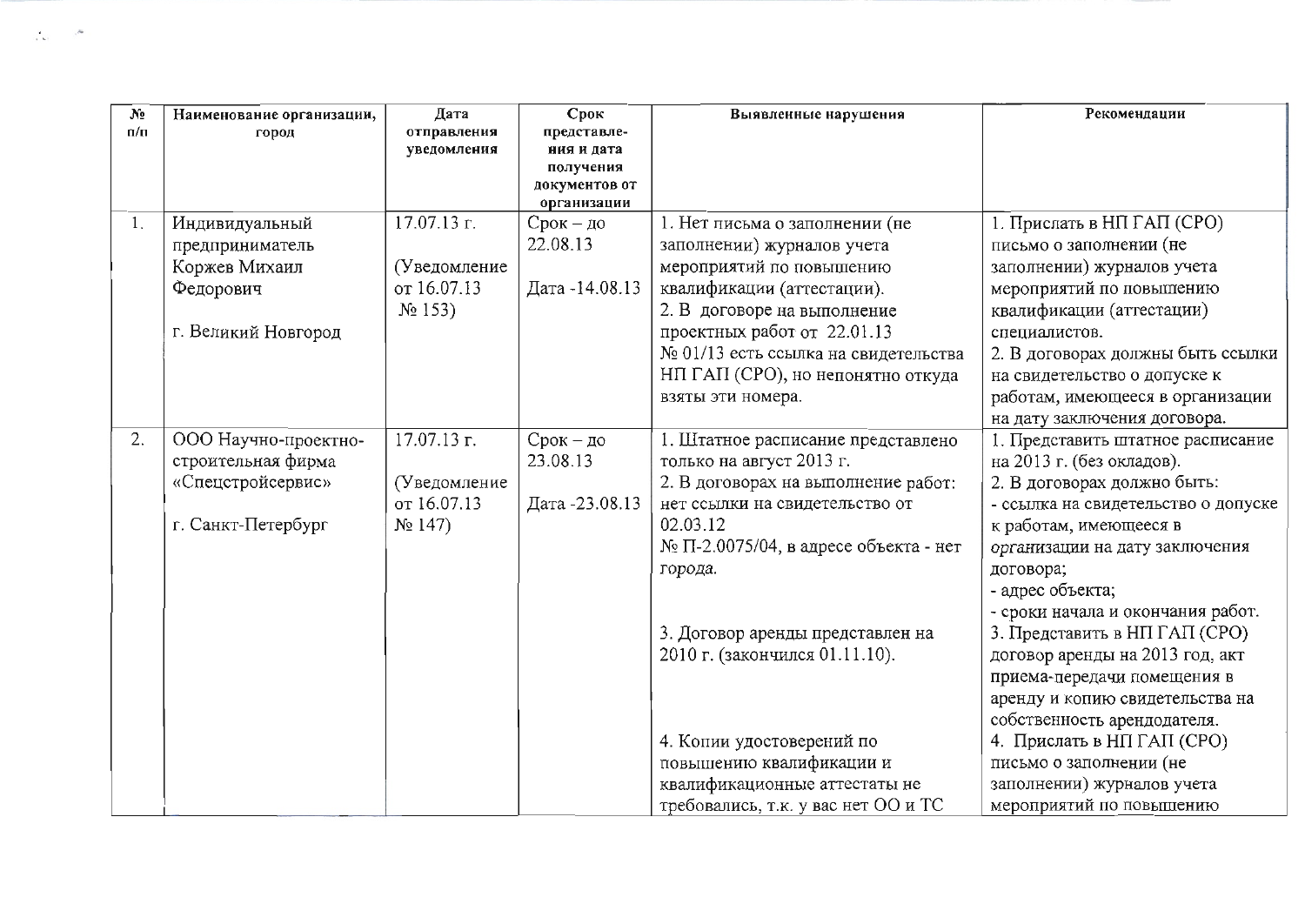|    |                       |               |                 | объектов.                                                   | квалификации (аттестации)           |
|----|-----------------------|---------------|-----------------|-------------------------------------------------------------|-------------------------------------|
|    |                       |               |                 |                                                             | специалистов.                       |
| 3. | Общество с            | 17.07.13 г.   | Срок – до       | 1. В договоре на выполнение работ от                        | 1. В договорах должно быть:         |
|    | ограниченной          |               | 21.08.13        | 21.03.13 № AMII 06/2013/0170 F005                           | - ссылка на свидетельство о допуске |
|    | ответственностью      | (Уведомление  |                 | нет ссылки на свидетельство о                               | к работам, имеющееся в              |
|    | «Архитектурная        | or 16.07.13   | Дата - 4.09.13  | допуске. В договоре от 01.07.13                             | организации на дату заключения      |
|    | мастерская Цыцина»    | $N2$ 149)     |                 | № АМЦ 12/2013 есть ссылка на                                | договора;                           |
|    |                       |               |                 | свидетельство № П-2.0076/02 без даты,                       | - адрес объекта;                    |
|    | г. Санкт-Петербург    |               |                 | хотя было уже свидетельство от<br>27.02.2013 № П-2.0076/05. | - сроки начала и окончания работ.   |
|    |                       |               |                 |                                                             |                                     |
|    |                       |               |                 | 2. Представлен договор аренды,                              | 2. Представить в НП ГАП (СРО)       |
|    |                       |               |                 | который закончился 31.08.13 г.                              | договор аренды на 2013 год, акт     |
|    |                       |               |                 |                                                             | приема-передачи помещения в         |
|    |                       |               |                 |                                                             | аренду и копию свидетельства на     |
|    |                       |               |                 |                                                             | собственность арендодателя.         |
| 4. | Открытое акционерное  | 04.09.13 г.   | Срок - до       | Нарушений не выявлено.                                      |                                     |
|    | общество «Орелпроект» |               | 27.09.13        |                                                             |                                     |
|    |                       | (Уведомление  |                 |                                                             |                                     |
|    | г. Орел               | от 04.09.13   | Дата - 20.09.13 |                                                             |                                     |
|    |                       | $N_2$ 1/79)   |                 |                                                             |                                     |
|    |                       |               |                 |                                                             |                                     |
| 5. | Общество с            | $04.09.13$ г. | Срок - до       | 29.09.13 - документы не прислали                            | Срочно выслать документы по         |
|    | ограниченной          |               | 27.09.13        |                                                             | плановой проверке!                  |
|    | ответственностью      | (Уведомление  |                 |                                                             |                                     |
|    | «Объемпроект»         | or 04.09.13   | Дата $-$        |                                                             |                                     |
|    |                       | $N_2$ 1/78)   |                 |                                                             |                                     |
|    | г. Краснодар          |               |                 |                                                             |                                     |
| 6. | Общество с            | $04.09.13$ r. | $C$ рок – до    | 1. Штатное расписание действует с                           | 1. Представить штатное расписание   |
|    | ограниченной          |               | 27.09.13        | 01.09.13 - 23 ед., а в шт. расстановке                      | на 2013 г.                          |
|    | ответственностью      | (Уведомление  |                 | всего 14 ед.                                                | (Штатная расстановка не требуется,  |
|    | «Архитектурное бюро   | от 04.09.13   | Дата - 7.09.13  |                                                             | но если в штатном расписании 23     |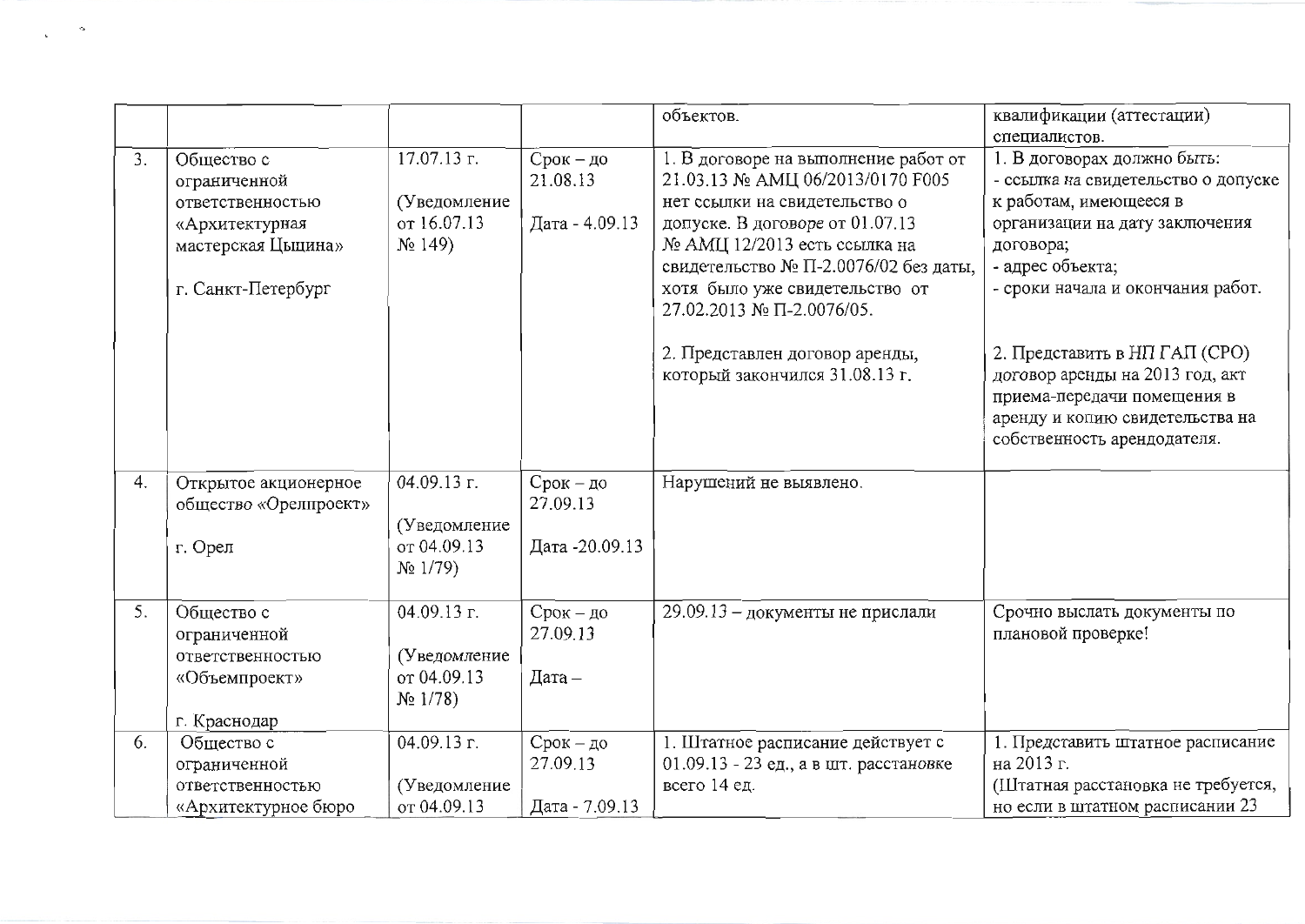|    | «OCA»<br>г. Екатеринбург                                          | $N_2$ 1/77)                                  | 17.09.13                                |                                                                                                                                                                                         | штатных единицы, то и в штатной<br>расстановке должно быть столько<br>же).                                                                                                                           |
|----|-------------------------------------------------------------------|----------------------------------------------|-----------------------------------------|-----------------------------------------------------------------------------------------------------------------------------------------------------------------------------------------|------------------------------------------------------------------------------------------------------------------------------------------------------------------------------------------------------|
|    |                                                                   |                                              |                                         | 2. В договорах на выполнение работ<br>нет ссылки на свидетельство о<br>допуске.                                                                                                         | 2. В договорах должно быть: -<br>ссылка на свидетельство о допуске<br>к работам, имеющееся в<br>организации на дату заключения<br>договора;<br>- адрес объекта;<br>- сроки начала и окончания работ. |
| 7. | Общество с<br>ограниченной<br>ответственностью<br>«Проектное бюро | $04.09.13$ r.<br>(Уведомление<br>от 04.09.13 | Срок - до<br>27.09.13<br>Дата -18.09.13 | 1. Не уведомление НП ГАП (СРО) о<br>смене директора. (Ситников А.Н. стал<br>управляющим - ИП с 06.06.13).                                                                               | 1. Представить в НП ГАП (СРО)<br>заявление с приложением всех<br>необходимых документов (образец<br>формы заявления при смене                                                                        |
|    | «Техно-парк»<br>г. Екатеринбург                                   | $N_2$ 1/76)                                  |                                         | 2. Нет приложения к свидетельству о<br>допуске к работам.                                                                                                                               | руководителя<br>см. на нашем сайте).<br>2. Представить в НП ГАП (СРО)<br>копию приложения к свидетельству<br>о допуске к работам, заверенную<br>подписью и печатью.                                  |
|    |                                                                   |                                              |                                         | 3. В штатном расписании:<br>- нет должности управляющего<br>- нет вакансий для совместителей<br>- утверждено приказом от 01.01.13.<br>- с какого числа действует штатное<br>расписание? | 3. Представить штатное расписание<br>на 2013 г. с учетом всех замечаний.                                                                                                                             |
|    |                                                                   |                                              |                                         | 4. В договоре на выполнение работ:<br>- нет ссылки на свидетельство о<br>допуске<br>- договор заключен 14.06.13 со<br>ссылкой «в лице директора<br>Ситникова », а он с 06.06.13 -       | 4. В договорах должно быть:<br>- ссылка на свидетельство о допуске<br>к работам, имеющееся в<br>организации на дату заключения<br>договора;<br>- адрес объекта;                                      |

 $\sim 10$ 

 $\mathcal{L}_{\mathfrak{a}}$